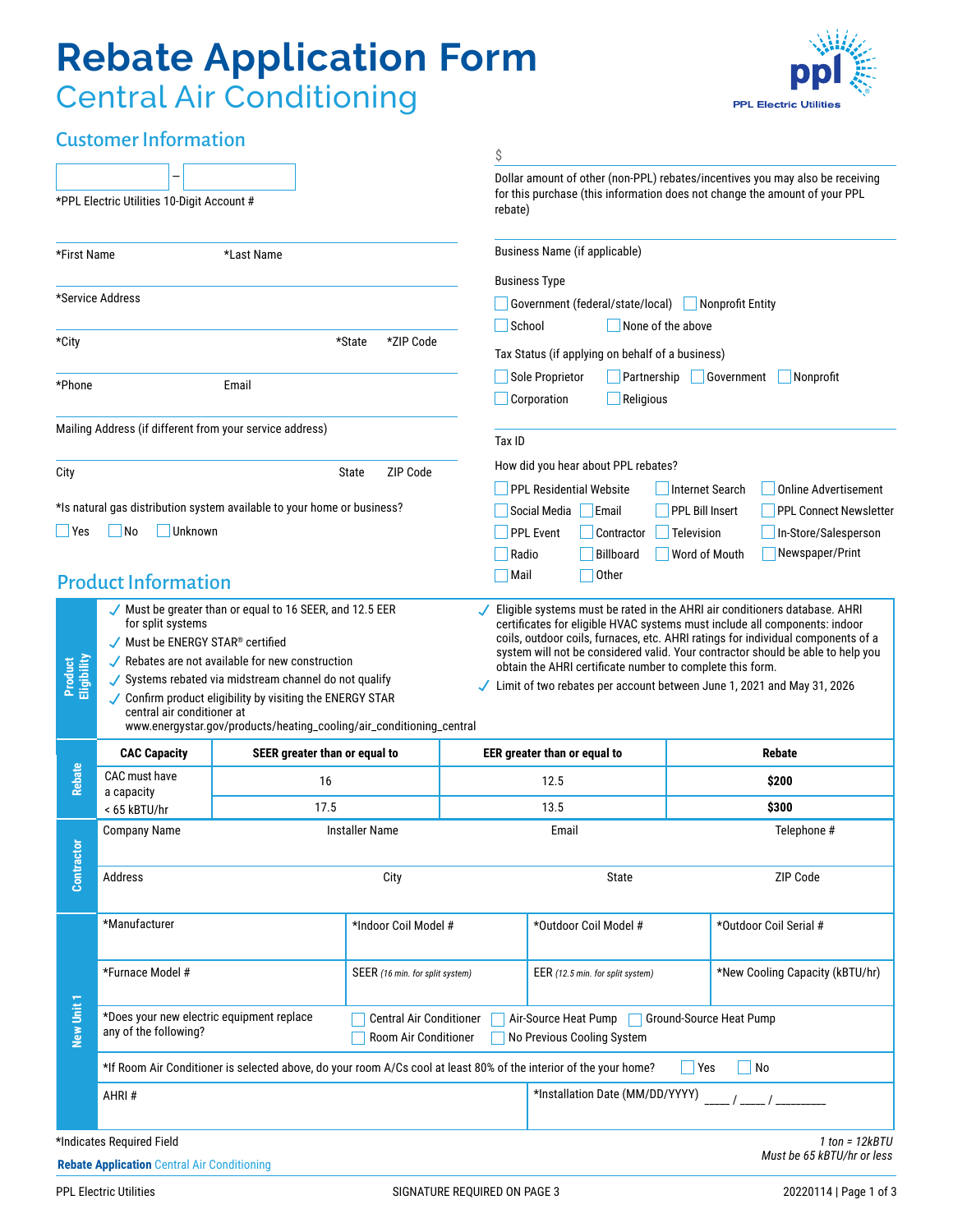|                                        | *Manufacturer                                                                                                                                                                                                 | *Indoor Coil Model #            | *Outdoor Coil Model #                                                                                                                        | *Outdoor Coil Serial #                           |  |  |  |  |
|----------------------------------------|---------------------------------------------------------------------------------------------------------------------------------------------------------------------------------------------------------------|---------------------------------|----------------------------------------------------------------------------------------------------------------------------------------------|--------------------------------------------------|--|--|--|--|
| New Unit 2 (if applicable)             | *Furnace Model #                                                                                                                                                                                              | SEER (16 min. for split system) | EER (12.5 min. for split system)                                                                                                             | *New Cooling Capacity (kBTU/hr)                  |  |  |  |  |
|                                        | *Does your new electric equipment replace<br>Central Air Conditioner<br>Air-Source Heat Pump<br><b>Ground-Source Heat Pump</b><br>any of the following?<br>Room Air Conditioner<br>No Previous Cooling System |                                 |                                                                                                                                              |                                                  |  |  |  |  |
|                                        | *If Room Air Conditioner is selected above, do your room A/Cs cool at least 80% of the interior of your home?<br>Yes<br>No                                                                                    |                                 |                                                                                                                                              |                                                  |  |  |  |  |
|                                        | AHRI#                                                                                                                                                                                                         |                                 | *Installation Date (MM/DD/YYYY)                                                                                                              |                                                  |  |  |  |  |
|                                        |                                                                                                                                                                                                               |                                 |                                                                                                                                              | $1$ ton = $12kBTU$<br>Must be 65 kBTU/hr or less |  |  |  |  |
|                                        | Eligible for comprehensive retrofit bonus                                                                                                                                                                     |                                 |                                                                                                                                              |                                                  |  |  |  |  |
|                                        | <b>Rebate Amounts</b>                                                                                                                                                                                         |                                 |                                                                                                                                              |                                                  |  |  |  |  |
| <b>Comprehensive Retrofit</b><br>Bonus | Tier 1 = \$250 additional rebate - Two major measures - Must be installed within<br>one calendar year - One must be weatherization                                                                            |                                 | Tier 2 = \$350 additional rebate - Three or more major measures - Must be<br>installed within one calendar year - One must be weatherization |                                                  |  |  |  |  |
|                                        | WEATHERIZATION: Attic Insulation, Basement Wall Insulation,                                                                                                                                                   | <b>Major Measures</b>           | EFFICIENT EQUIPMENT: Heat Pump Water Heater, Air-Source Heat Pump,                                                                           |                                                  |  |  |  |  |
|                                        | Air Sealing                                                                                                                                                                                                   |                                 | Central AC, Ductless Heat Pump                                                                                                               |                                                  |  |  |  |  |
|                                        | *Indicates Required Field                                                                                                                                                                                     |                                 |                                                                                                                                              |                                                  |  |  |  |  |
|                                        |                                                                                                                                                                                                               |                                 |                                                                                                                                              |                                                  |  |  |  |  |
|                                        |                                                                                                                                                                                                               |                                 |                                                                                                                                              |                                                  |  |  |  |  |
|                                        |                                                                                                                                                                                                               |                                 |                                                                                                                                              |                                                  |  |  |  |  |
|                                        |                                                                                                                                                                                                               |                                 |                                                                                                                                              |                                                  |  |  |  |  |
|                                        |                                                                                                                                                                                                               |                                 |                                                                                                                                              |                                                  |  |  |  |  |
|                                        |                                                                                                                                                                                                               |                                 |                                                                                                                                              |                                                  |  |  |  |  |
|                                        |                                                                                                                                                                                                               |                                 |                                                                                                                                              |                                                  |  |  |  |  |
|                                        |                                                                                                                                                                                                               |                                 |                                                                                                                                              |                                                  |  |  |  |  |
|                                        |                                                                                                                                                                                                               |                                 |                                                                                                                                              |                                                  |  |  |  |  |
|                                        |                                                                                                                                                                                                               |                                 |                                                                                                                                              |                                                  |  |  |  |  |
|                                        |                                                                                                                                                                                                               |                                 |                                                                                                                                              |                                                  |  |  |  |  |
|                                        |                                                                                                                                                                                                               |                                 |                                                                                                                                              |                                                  |  |  |  |  |
|                                        |                                                                                                                                                                                                               |                                 |                                                                                                                                              |                                                  |  |  |  |  |
|                                        |                                                                                                                                                                                                               |                                 |                                                                                                                                              |                                                  |  |  |  |  |
|                                        |                                                                                                                                                                                                               |                                 |                                                                                                                                              |                                                  |  |  |  |  |
|                                        | <b>Rebate Application</b> Central Air Conditioning                                                                                                                                                            |                                 |                                                                                                                                              |                                                  |  |  |  |  |

|                                                 | Eligible for comprehensive retrofit bonus                                                                                          |                                                                                                                                              |  |  |  |  |
|-------------------------------------------------|------------------------------------------------------------------------------------------------------------------------------------|----------------------------------------------------------------------------------------------------------------------------------------------|--|--|--|--|
| Retrofit<br>hensive<br>Bonu <u>s</u><br>Compreh | <b>Rebate Amounts</b>                                                                                                              |                                                                                                                                              |  |  |  |  |
|                                                 | Tier 1 = \$250 additional rebate - Two major measures - Must be installed within<br>one calendar year - One must be weatherization | Tier 2 = \$350 additional rebate - Three or more major measures - Must be<br>installed within one calendar year - One must be weatherization |  |  |  |  |
|                                                 | <b>Maior Measures</b>                                                                                                              |                                                                                                                                              |  |  |  |  |
|                                                 | WEATHERIZATION: Attic Insulation, Basement Wall Insulation,<br>Air Sealing                                                         | EFFICIENT EQUIPMENT: Heat Pump Water Heater, Air-Source Heat Pump,<br>Central AC, Ductless Heat Pump                                         |  |  |  |  |